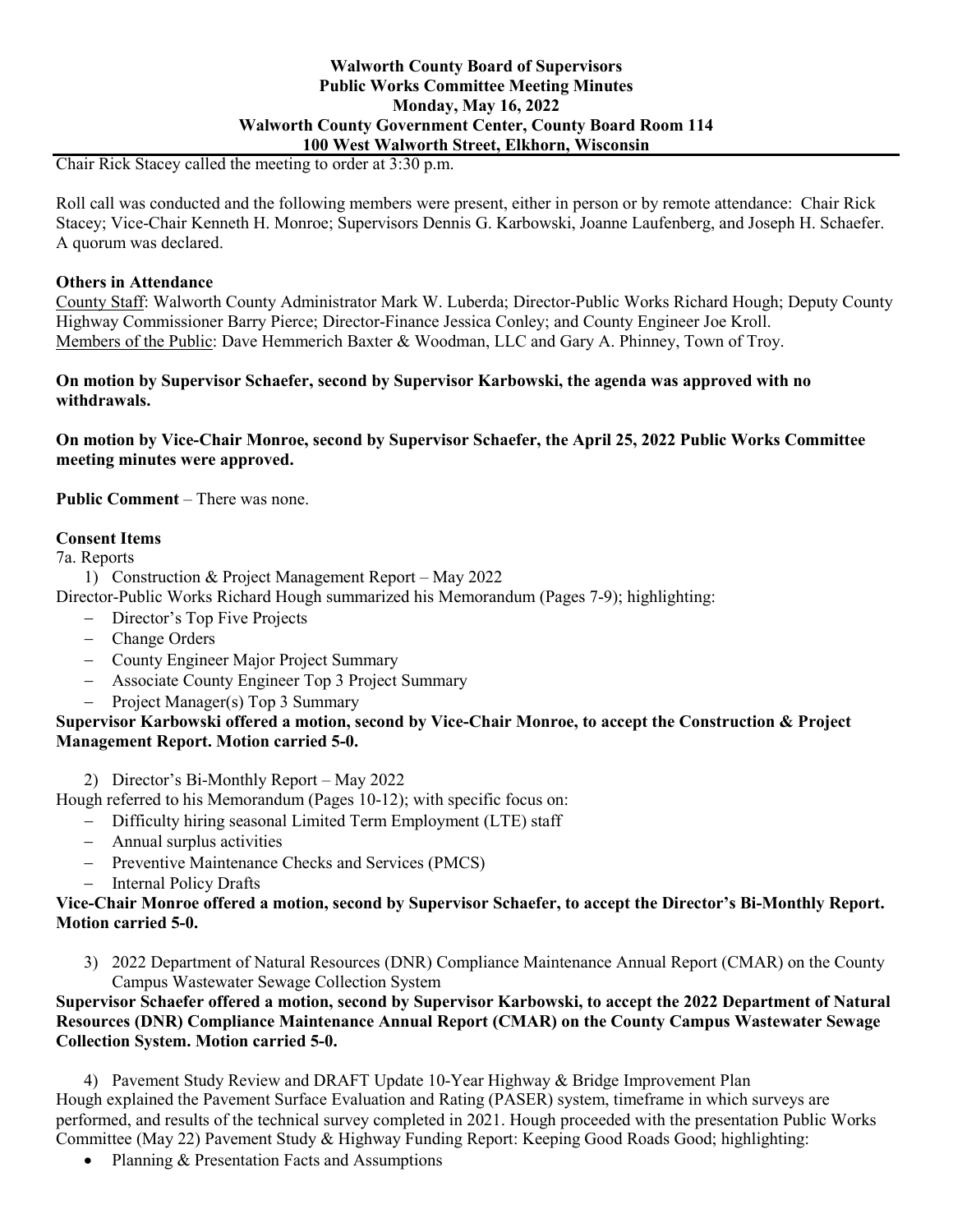Walworth County Board of Supervisors May 16, 2022 Public Works Committee Meeting Minutes Page 2 of 3

- Pavement Condition Index (PCI) Range/Maintenance & Rehabilitation (M&R) Recommendations
- Predicted Pavement Condition (2030) for County Highways
- Fed Funding (Scenarios 1-4) Summaries
- Department Strategy

Discussion then focused on different types of asphalt mixes, reserve fund account balances, and American Rescue Plan Act (ARPA) funding for road maintenance. **Supervisor Schaefer offered a motion, second by Vice-Chair Monroe, to accept the Pavement Study Review and DRAFT Update 10-Year Highway & Bridge Improvement Plan. Motion carried 5-0.**

## **New Business**

8a. Resolution No. \*\*-06/22 Adopting the Parking Lot Maps for the Judicial Center Facility Created by Section 66-156(2) of the Walworth County Code of Ordinances

**Vice-Chair Monroe offered a motion, second by Supervisor Karbowski, to approve the resolution Adopting the Parking Lot Maps for the Judicial Center Facility Created by Section 66-156(2) of the Walworth County Code of Ordinances. Motion carried 5-0.**

8b. Resolution No. \*\*-06/22 Creating a new Capital Improvement Project and Budget Amendment to Purchase Three (3) 10K Gallon Brine Tanks and Equipment using Wisconsin Department of Transportation Routine Maintenance Agreement (RMA) Funds

Deputy County Highway Commissioner Barry Pierce shared that the State has directed Walworth County to use a portion of the winter Routine Maintenance Agreement (RMA) funds to purchase three additional brine tanks to be placed strategically throughout the county, allowing drivers to refill while in the field and eliminate trips back to Public Works. Hough noted that labor costs associated with installation of the new tanks will also be covered by state funds. **Supervisor Karbowski offered a motion, second by Supervisor Schaefer, to approve the resolution Creating a new Capital Improvement Project and Budget Amendment to Purchase Three (3) 10K Gallon Brine Tanks and Equipment using Wisconsin Department of Transportation Routine Maintenance Agreement (RMA) Funds. Motion carried 5- 0.**

8c. Resolution No. \*\*-06/22 Authorizing the Closure of Highway Project CTH U from CTH B to Kenosha County Line and Transferring Remaining Funds to the Road and Bridge Construction Committed Fund Balance County Engineer Joe Kroll stated this two part project is completed and excess dollars will be returned to the Highway Fund. **Vice-Chair Monroe offered a motion, second by Supervisor Karbowski, to approve the resolution Authorizing the Closure of Highway Project CTH U from CTH B to Kenosha County Line and Transferring Remaining Funds to the Road and Bridge Construction Committed Fund Balance. Motion carried 5-0.**

8d. Resolution No. \*\*-06/22 Authorizing the Public Works Hydro Seeder to be Declared Surplus and Authorizing Staff to Dispose of the Asset

Hough stated the department has moved in a new direction and there is no longer a need for this equipment in Walworth County. He advised that the retail value is close to what was originally paid for the equipment making this the optimal time to sell. **Supervisor Laufenberg offered a motion, second by Supervisor Karbowski, to approve the resolution Authorizing the Public Works Hydro Seeder to be Declared Surplus and Authorizing Staff to Dispose of the Asset.**  Discussion ensued relative to the auction site. **Motion carried 5-0.**

8e. Consideration of County Project Funding Request for Future CTH X Reconstruction from the Village of Darien Tax Incremental Financing District (TID) #4

Director-Finance Jessica Conley provided a detailed summation of her Memorandum, Hough's Memorandum, and the Business Terms of Development Agreement – NewCold and Darien-Draft 4/27 which was included in the packet (Pages 240-250.) Discussion ensued. **Vice-Chair Monroe offered a motion, second by Supervisor Schaefer requesting a project for Walworth County to reconstruct one half-mile portion of County Highway (CTH) X to concrete be added to the project plan for the Village of Darien Tax Incremental Financing District (TID) #4.**